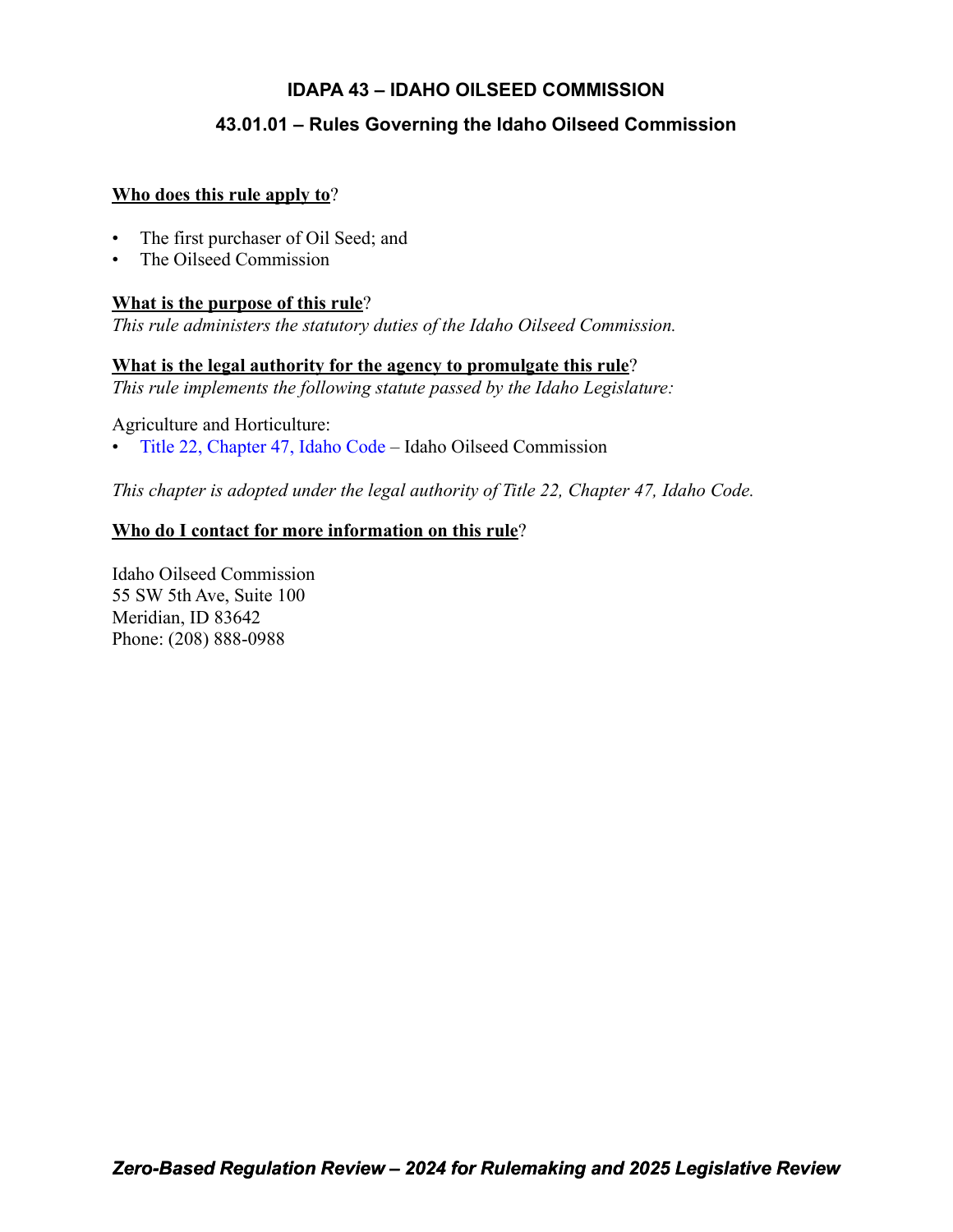# **Table of Contents**

# 43.01.01 - Rules Governing the Idaho Oilseed Commission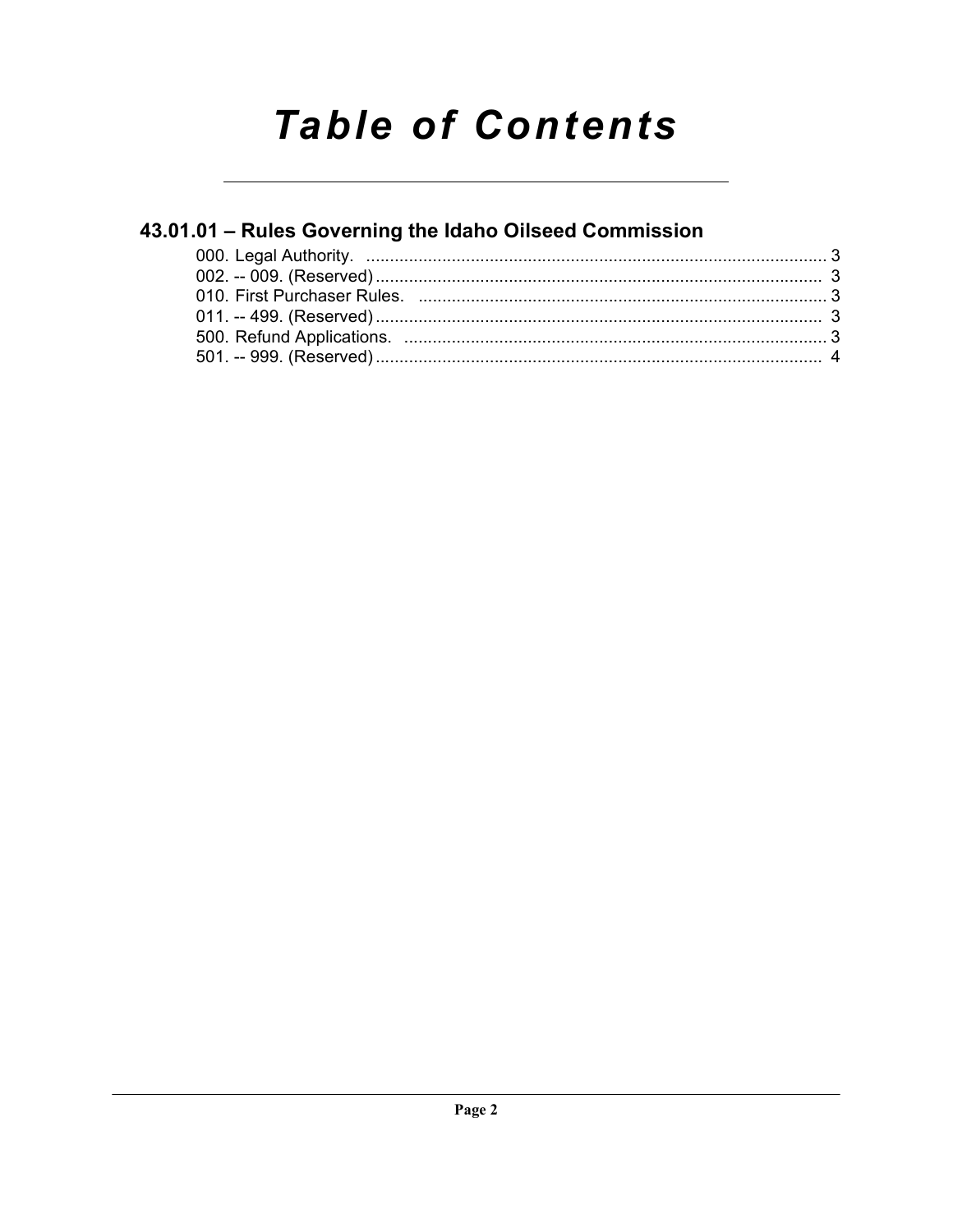#### **43.01.01 – RULES GOVERNING THE IDAHO OILSEED COMMISSION**

#### <span id="page-2-1"></span><span id="page-2-0"></span>**000. LEGAL AUTHORITY.**

The Idaho Oilseed Commission (hereinafter "Commission") promulgates these rules implementing the provisions of Title 22, Chapter 47, Idaho Code. (3-15-22)

#### <span id="page-2-2"></span>**002. -- 009. (RESERVED)**

#### <span id="page-2-3"></span>**010. FIRST PURCHASER RULES.**

**01. Designated Quarters**. In accordance with Section 22-4716, Idaho Code, the Commission has designated the quarters (three (3) month periods) for the purpose of collecting the tax imposed by such statute as follows: (3-15-22)

**a.** The Commission's first quarter will begin on the first day of July and end the thirtieth day of er. The first quarter tax is due on or before the fifteenth day of October. (3-15-22) September. The first quarter tax is due on or before the fifteenth day of October.

**b.** The Commission's second quarter will begin on the first day of October and end the thirty-first day of December. The second quarter tax is due on or before the fifteenth day of January. (3-15-22)

**c.** The Commission's third quarter will begin on the first day of January and end the thirty-first day of he third quarter tax is due on or before the fifteenth day of April. (3-15-22) March. The third quarter tax is due on or before the fifteenth day of April.

**d.** The Commission's fourth quarter will begin on the first day of April and end the thirtieth day of e fourth quarter tax is due on or before the fifteenth day of July. (3-15-22) June. The fourth quarter tax is due on or before the fifteenth day of July.

**02. Oilseed Tax Invoice (Form Number 1)**. Pursuant to Section 22-4719, Idaho Code, the first purchaser of oilseed is required to complete and send the Oilseed Tax Invoice (Form Number 1) to the Commission office each and every quarter on or before the dates specified in these rules. Form Number 1 shall be on official forms as prescribed by the Commission and be provided to the first purchaser by the Commission and, at a minimum, require the following legible information: (3-15-22)

| a. | The date of purchases and tax reporting period. | $(3-15-22)$ |
|----|-------------------------------------------------|-------------|
|    |                                                 |             |

- **b.** The name and address of the oilseed seller and purchaser. (3-15-22)
- **c.** The net weight of the oilseed sold in pounds or hundredweights. (3-15-22)
- **d.** The total amount of tax deducted from Idaho oilseed producers by the purchaser. (3-15-22)
- **e.** The total amount of tax due the Commission. (3-15-22)

**03. Late Payment Penalty**. Per Section 22-4716(4), Idaho Code, any person or firm who makes payment to the Commission at a date later than prescribed by law, is subject to a late payment penalty of twelve percent (12%) per annum on the amount due. (3-15-22) percent  $(12%)$  per annum on the amount due.

#### <span id="page-2-4"></span>**011. -- 499. (RESERVED)**

#### <span id="page-2-5"></span>**500. REFUND APPLICATIONS.**

**Assessment Refund**. In accordance with Section 22-4717, Idaho Code, any seller may request from the Commission in writing, within thirty (30) days after payment thereof, a refund of all or any portion of an assessment levied on oilseed and paid by such seller. Sellers requesting an oilseed assessment refund, as specified in Section 22-4717, Idaho Code, are required to complete and return a refund application form (Form Number 2) to the Commission office no later than thirty (30) days after payment of the assessment. Form Number 2 will be available through the Commission office. Written requests for refund application forms must be sent to the Commission office.  $(3-15-22)$ 

**02. Refund Application Form Number 2**. Form Number 2 shall, at a minimum, require the following ion from the applicant: (3-15-22) information from the applicant:

| The applicant's name and address.<br>а. | $(3-15-22)$ |  |
|-----------------------------------------|-------------|--|
|-----------------------------------------|-------------|--|